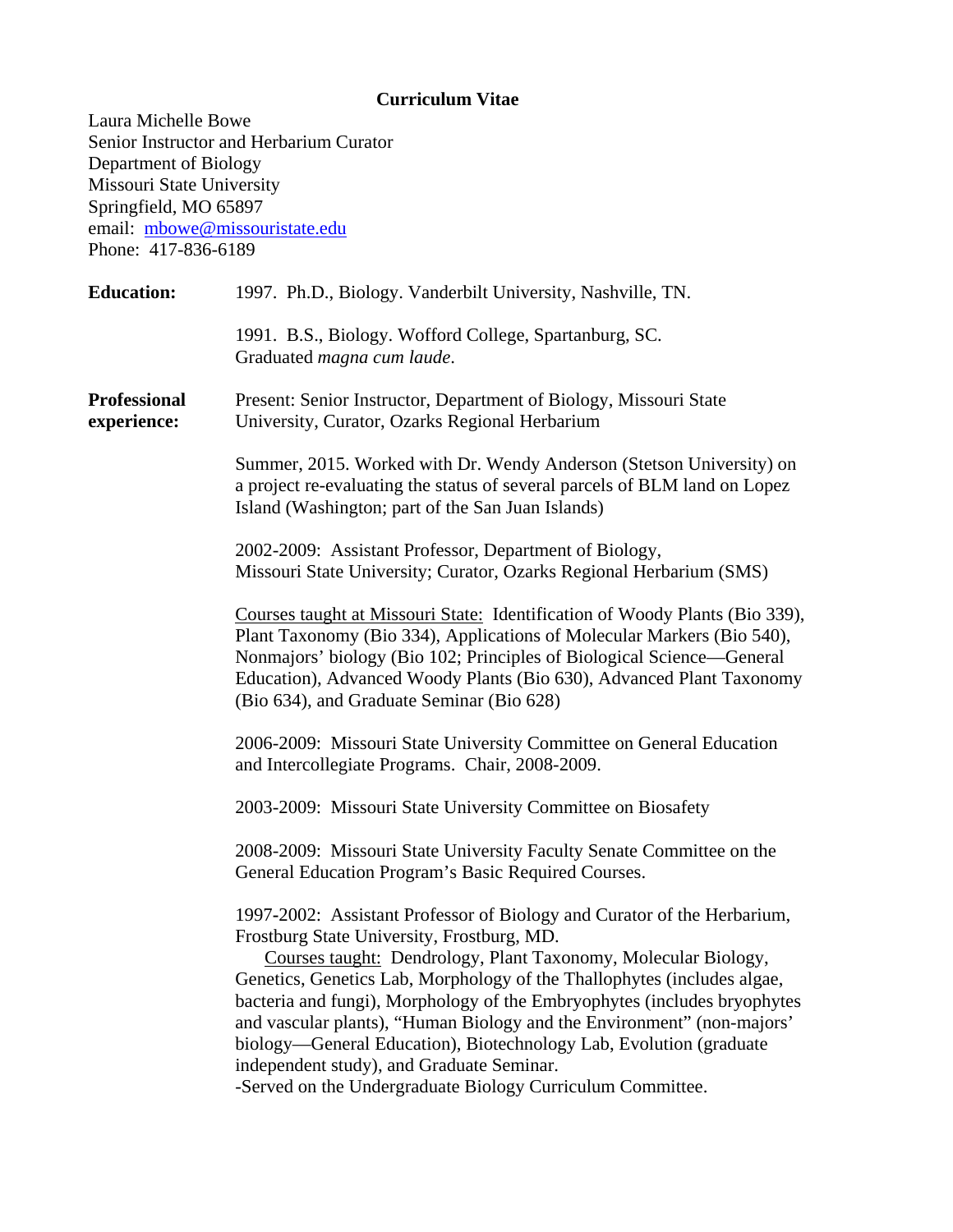|                                   | 1997-2002. Adjunct faculty at the Appalachian Laboratory (University of<br>Maryland).                                                                                                                                                           |
|-----------------------------------|-------------------------------------------------------------------------------------------------------------------------------------------------------------------------------------------------------------------------------------------------|
|                                   | August 2001: Volunteer Consultant for Allegany County (Maryland) Board<br>of commissioners (two environmental reports completed).                                                                                                               |
|                                   | 1999. Maryland Rare Plant Reintroduction Task force.                                                                                                                                                                                            |
|                                   | Summer 1999: Assisted with Dr. Wendy Anderson's Drury College (now<br>University) Field studies course in Baja, California (Mexico).                                                                                                            |
|                                   | 1991-1997. Teaching Assistant, Vanderbilt University. Duties: lead and<br>supervise undergraduate basic biology labs (Biology 100 and Biological<br>Sciences 110), prepare laboratories, grade exams, and occasionally give<br>botany lectures. |
|                                   | 1989-1991. Wofford College. Undergraduate greenhouse and botany lab<br>assistant.                                                                                                                                                               |
|                                   | 1990. Summer Undergraduate Research Program, Savanna River Ecology<br>Lab; Ken McLeod, director. Worked on sandhills oak/scrub ecology--<br>measured photosynthesis and osmotic potential.                                                      |
| Awards, grants                    | 2013. CNAS award for faculty excellence in Service.                                                                                                                                                                                             |
| and distinctions:<br>(since 2000) | 2012. CNAS award for faculty excellence in Teaching                                                                                                                                                                                             |
|                                   | 2008. Assessing habitat quality from density and genetics of dominant tree<br>species growing along the Rio Conchos in northern Mexico (Missouri<br>State University Latin American Faculty Research Grant; \$5,000)                            |
|                                   | 2006. L. M. Bowe. U.S. Fish and Wildlife Service, De-listing the Missouri<br>Bladderpod: The Future of Private Property and effects of Differential<br>Herbicides $(\$15,000)$ .                                                                |
|                                   | 2005. Bowe, L.M. and C. Witkowski. Beckman Coulter Genomics<br>Educational Matching Funds for GenomeLab CEQ Equipment-- for a new<br>DNA sequencer and start-up supplies (\$51,430).                                                            |
|                                   | 2005. Weimer, J., J. Heywood and L.M. Bowe. Missouri Department of<br>Natural Resources grant for the "Historical recruitment and clonal reproduction<br>of Quercus stellata Wangenh in an old-growth midwest savanna" (\$2,538.55).            |
|                                   | 2004. SMSU Faculty research grant. Use of AFLPs in a genetic<br>comparison of two aspects of biological conservation: rare species and<br>invasive exotics (\$6,761).                                                                           |
|                                   | 2003. CNAS SMSU Centennial Project: A temporal map of Southwest<br>Missouri State University. Investigators: L.M. Bowe, R. Martin and L.M                                                                                                       |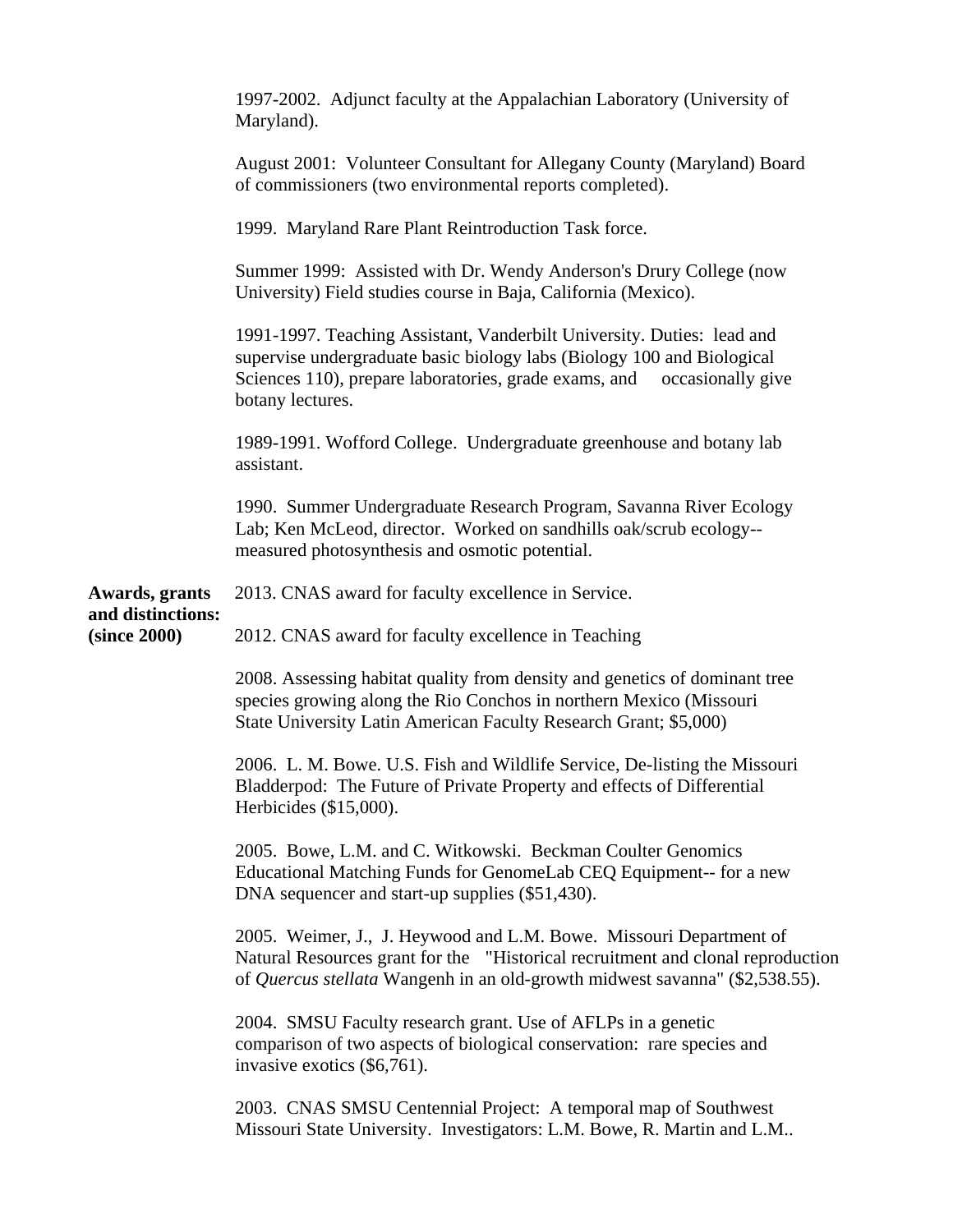|                                                  | Moskal. (\$5,000). Also, the graduating class of 2004 donated \$400 to the<br>project.                                                                                                                                                                            |
|--------------------------------------------------|-------------------------------------------------------------------------------------------------------------------------------------------------------------------------------------------------------------------------------------------------------------------|
|                                                  | 2003. National Park Service grant (\$9998). Project title: Locate and<br>evaluate historic trees at Wilson's Creek National Battlefield. Co-Pi's: L.<br>M. Moskal and L. Michelle Bowe.                                                                           |
|                                                  | 2001-2002. Frostburg State University Faculty Development Project Grant:<br>"DNA sequencing of the Phytochrome gene from Taxus canadensis, a state-<br>rare medicinal plant species." (ca. \$1500)                                                                |
| <b>Societies:</b>                                | Missouri Native Plant Society (President and Treasurer of Southwest<br>Chapter, State Board of Directors member)                                                                                                                                                  |
| <b>Publications:</b><br>(since 2008)             | 2016. Bowe, L.M. and G. Yatskievych. Cynoglossum creticum in the North<br>American Flora. Lundellia 19: 39-46.                                                                                                                                                    |
|                                                  | 2014-2017. (non-peer-reviewed). Curator's Corner Columns and Chapter Reports<br>for the <i>Petal pusher</i> (every 2 months).                                                                                                                                     |
|                                                  | 2015. (Internally reviewed by MONPS members). Michelle Bowe, Becky Erickson,<br>Malissa Briggler, and Emily Horner. Wildflowers of Missouri's Roadsides. An<br>educational pamphlet published by MODOT and the Missouri Native Plant society.<br>Photos and text. |
|                                                  | 2012. King, S.H., J. Moody-Weiss, P.L. Redfearn, J.L. Keene, and L.M Bowe.<br>Plants of the Bull Shoals Field Station, Taney County, Missouri. Missouriensis.                                                                                                     |
|                                                  | 2010. (non-peer-reviewed). Two chapter reports for the Springfield Chapter of the<br>Missouri Native Plant Society—published in Petal Pusher (July and September<br>issues)                                                                                       |
|                                                  | 2008. Keene, J. and L.M. Bowe. Report to the US Fish and Wildlife Service:<br>Preservation of Missouri Bladderpod through landowner cooperation and the<br>control of bromegrass.                                                                                 |
| <b>Meeting</b><br>presentations<br>(since 2005): | 2009. Lallemand, S., M. Kaps, F. Einhellig, L. Bowe. Applied<br>Allelopathy: Effects of Daffodils on Other Species in Sustainable<br>Agriculture and the Home Landscape. Presented at the American Society of<br>Horticultural Science meetings.                  |
|                                                  | 2009. Choudhury, S.N., L.M. Bowe and D.W. Taylor. Phylogeographic<br>analysis of rare lady's tresses orchids (Spiranthes) from Missouri and Indiana.<br>Poster presented at the Graduate Interdisciplinary forum at Missouri State<br>University.                 |
|                                                  | 2009. Keene, J.L. and L.M. Bowe. Genetic and ecological aspects of conserving<br>the federally threatened Missouri bladderpod. Poster presented at the Graduate<br>Interdisciplinary forum at Missouri State University.                                          |